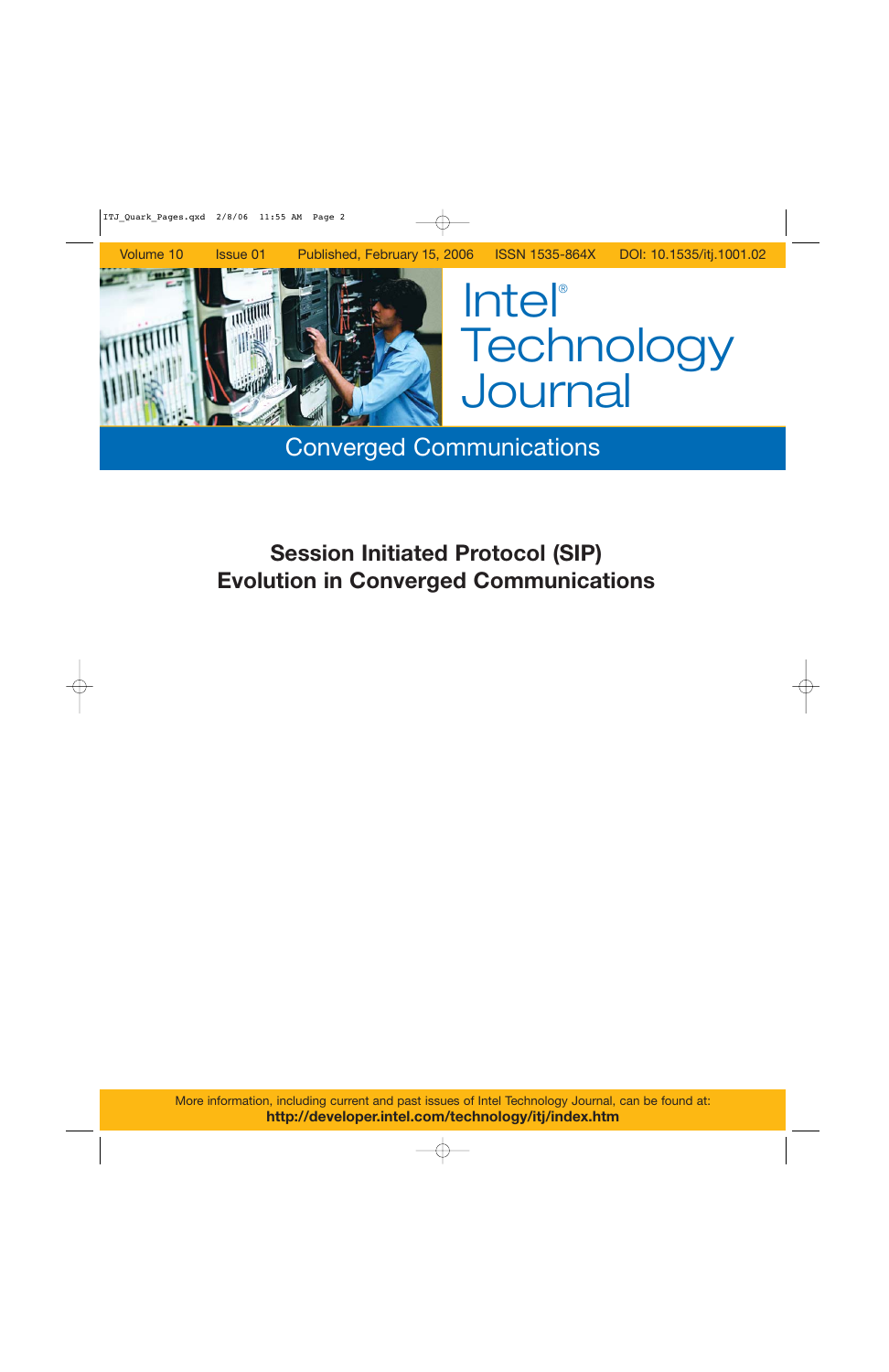## Session Initiation Protocol (SIP) Evolution in Converged Communications

Mohammad Kolbehdari, Digital Enterprise Group, Intel Corporation Dave Lizotte, Information Technology, Intel Corporation Glen Shires, Digital Enterprise Group, Intel Corporation Scott Trevor, Information Technology, Intel Corporation

Index words: VoIP, Presence, TDM, PSTN, IP PBX, SIP, SIMPLE, RTP, Converged Communications, Interoperability, Security, Enterprise Networking, Mobility, IETF

## **ABSTRACT**

With the telephony business world focusing on Voice over IP (VoIP), numerous IP Private Branch Exchange (PBX) vendors are offering rich new product lines supporting VoIP capabilities, presence integration, and other enhanced multimedia and location-based services. In order to achieve true convergence of these technologies, PBX, phone and network vendors will need to design and support products that will interoperate with each other based upon industry standards. Session Initiation Protocol (SIP) is being widely adopted in the industry [1] as a signaling protocol because it enables data and voice convergence for devices and applications across a wide range of industry sectors. SIP enables voice, video, Instant Messaging (IM) and other media, and facilitates presence and location-based services. SIP's extensibility and versatility enable rapid innovation of new, rich features, and rapid deployment, and it has become a market enabler for VoIP PBX's and IP telephony devices and applications. However, SIP's extensibility has also introduced interoperability challenges as vendors differentiate by extending beyond baseline SIP specifications. Implementation of rich features in a standard, interoperable manner requires ongoing standardization and industry consensus.

## **INTRODUCTION**

Converged communication improves person-to-person business communication with the unification of numerous messaging modalities including voice, video, IM and Presence, and integration with data applications and collaboration tools.

SIP is emerging as a key enabler of converged communication offering an interoperable protocol for such requirements and flexibility for many services' and vendors' networks. SIP differs from other communication protocols by its strong industry support, multi-vendor integration at the application layer, modularity, and common standards. Since SIP is an application-layer protocol, it is transparent of the underlying data link layer topology, which simplifies its deployment.

In this paper we focus on the emerging capabilities of SIP within real-time communication technologies while addressing challenges within the areas of interoperability, security, and enterprise network integration. We describe how the seamless integration of presence-based SIP, VoIP, Mobile IP, SIP mobility support, unified communications, and applications can lead to converged communications.

## **SIP AND CONVERGED COMMUNICATION**

Most legacy telephony devices are dumb endpoints with no memory or processors built into them, as all of the intelligence was located within the proprietary PBX processor software. In contrast, with VoIP PBX solutions, all endpoints have processors and memory thus creating superior intelligence out at the network edge.

SIP is a signaling protocol for the establishment of communication sessions between these smart endpoints. It is commonly used to initiate voice, video, and IM sessions and can also be used to convey presence, location, and other information. SIP has emerged as a key protocol with strong industry support for the deployment of IP-based telephony. In addition to the rich media session and information that it can convey, SIP offers these additional benefits:

• Converged Network: Using a single network for voice and data reduces cost and simplifies management.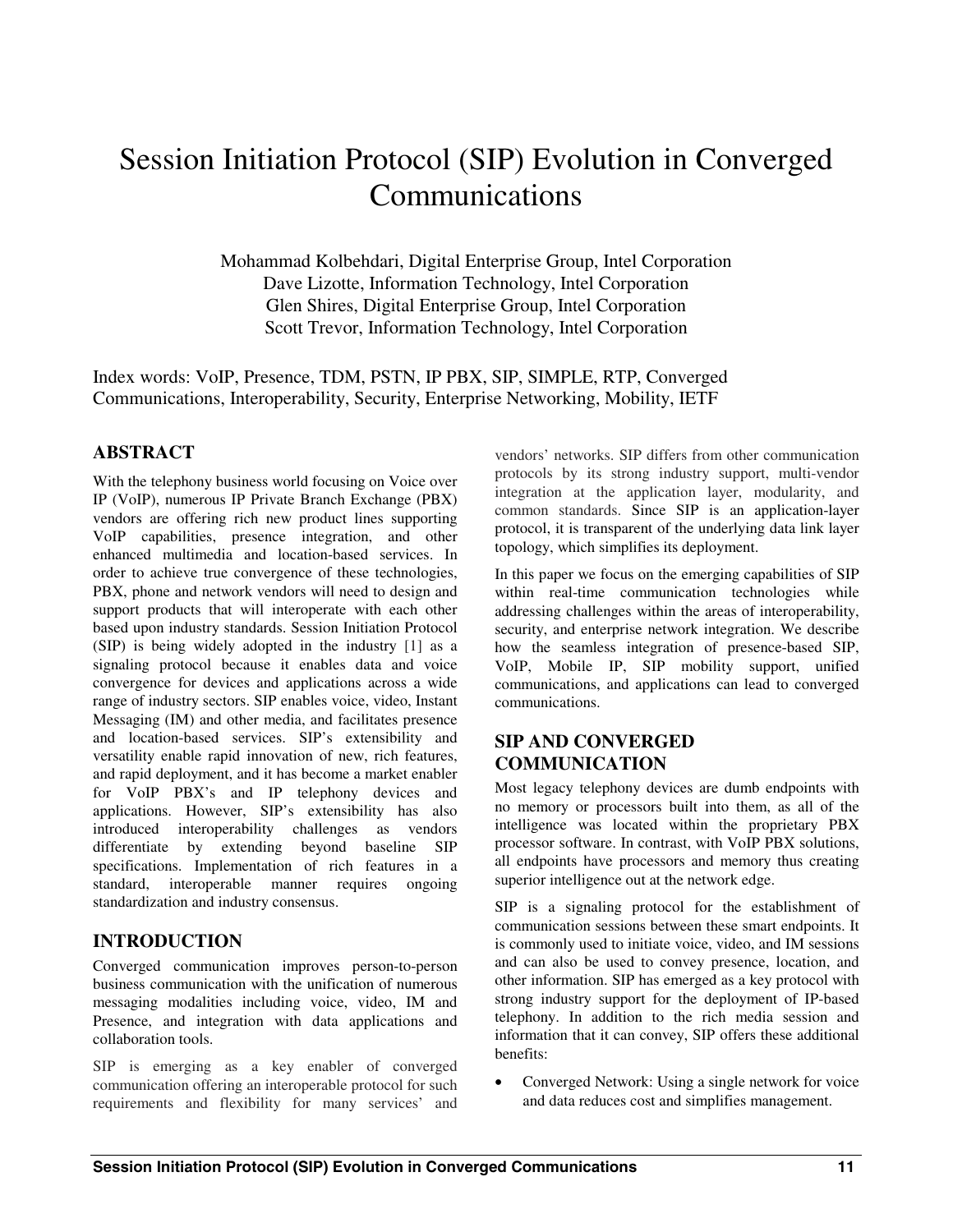- Mobility: SIP provides a user with a logical identity regardless of the device type he is currently using or the device's physical location. This allows users to roam and to switch between devices (such as from a handheld to a computer SIP phone), while remaining reachable through a single address: callers do not need to try numerous phone numbers.
- Enhanced Audio Quality: The traditional public telephone network (PSTN) only transmits a small portion (200 Hz to 3.4 kHz) of the full range of human speech (80 Hz to 10 kHz). Its limited frequency response and dynamic range is the reason people "sound different" over the phone, and must resort to saying "S" as in "Sam," "F" as in "Frank." In contrast, VoIP phones can use a wideband codec to capture and reproduce audio with a much wider frequency response (for example, 50 Hz to 7 kHz) and dynamic range, resulting in a dramatically clearer call with minimal distortion of speech.
- Integrated Presence: A communications session is commonly initiated after identifying the user's availability or willingness to communicate. The publication of the user's presence information can also be used to determine the appropriate type of session to initiate (for example: while in a meeting, the user may prefer to receive an IM, whereas while driving the user may prefer voice).

## **Interoperability and Standardization**

The full potential of VoIP can only be realized if calls are connected over an IP network end-to-end, rather than relying on gateways through the PSTN to VoIP networks. Not only do these gateways add cost and latency, but they block the rich features that VoIP can provide, features that include enhanced audio quality, video, IM, presence, and application sharing. These features require end-to-end IP connections, commonly referred to as direct-IP peering. Interoperability is required for direct-IP peering.

The rapid convergence to SIP is a strong step towards interoperability, but the SIP specification alone is not sufficient. SIP's advantages include simplicity and extensibility. However, its extensibility has resulted in implementations that extend SIP in incompatible and noninteroperable ways. SIP and many related protocols have been developed through the Internet Engineering Task Force (IETF) standards organization.

The primary SIP specification, RFC 3261, specifies how sessions are created, modified, and terminated, and it defines its use with registration and proxy servers. However, many additional IETF specifications are commonly used in conjunction with RFC 3261; for example, additional specifications are used to define how session capabilities are formatted and negotiated, how firewalls and NATs are traversed, and to clearly define certain transition states and call features. Additional specifications are used to define the codecs for various media types and the transport they flow across, typically RFC 3550 Real-time Transport Protocol (RTP). Other specifications are used to define presence and IM features. Numerous other specifications are used to define security, identity, and authorization; with additional specifications defining the underlying transport protocols.

Development of these specifications has been, and will continue to be, done through IETF working groups including the "SIP" working group to develop the primary protocols, the "SIPPING" working group to determine and document new requirements, and the "SIP for IM and Presence Leveraging Extensions" (SIMPLE) working group to define IM and presence applications. As the protocols continue to evolve, they are in various stages of becoming a standard. Some are full Internet Standards; others are in the stable but not yet at the ratified "Request For Comments" (RFC) stage, while others are rapidly evolving Internet Drafts. Specifications developed by other organizations are also commonly used, including some codec specifications developed by International Telecommunication Union (ITU) [5] and some transport protocol specifications developed by the Institute of Electrical and Electronics Engineers (IEEE).

Clearly, consensus throughout the industry is needed for consistent implementation and a rich level of interoperability to be achieved. The greatest roadblock or challenge for an enterprise attempting to provide converged communications seems to occur within the integration of different vendor products into a seamless solution. The lack of interoperability of vendor products can cause a project budget to increase to address the integration efforts. SIP functions as a signaling protocol, but does not support the enhanced capabilities vendors are providing within their products.

Despite lack of ratification, many extensions have been widely implemented in numerous products. These extensions can however compromise the interoperability between vendor's solutions. When it comes to integrating rich presence and other key value-added features between vendor products, it has become clear that SIP interoperability is not enough. Open source implementations of SIP stacks, such as reSIProcate, have helped achieve interoperability among various implementations, but since the stacks are not a complete implementation of a SIP product, they alone are not enough to ensure rich interoperability.

Some industry organizations [7] are beginning to address these concerns. For example, the 3rd Generation Partnership Project (3GPP) has created the IP Multimedia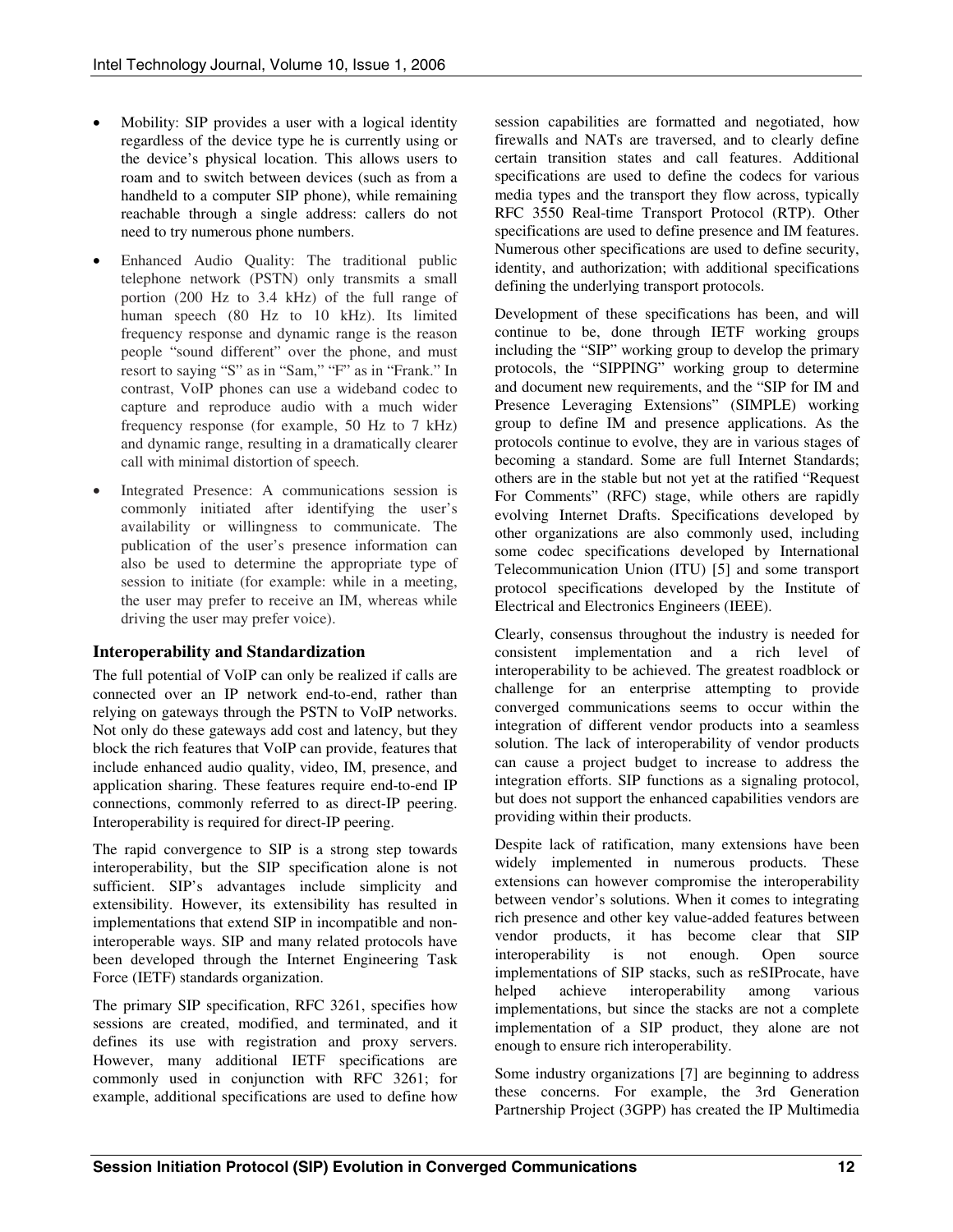Subsystem (IMS) specification which is a standardized implementation based on SIP. The GSM Association (GSMA) has a series of interoperability trials based on SIP and IMS. The SIP Forum has begun work on specifying best industry practices for SIP and also coordinates SIP Interoperability test events (SIPit). Any vendor with an implementation of SIP is encouraged to attend these bi-annual events where implementations are tested against each other and problems are often resolved on-site. Although specific vendor results are not made public, SIPit has succeeded in eliminating many of the hurdles of interoperability.

## **Development and Deployment Benefits of SIP**

The SIP specification was originally published in 1999 as IETF RFC-2543 [2] and updated in 2002 as RFC-3261 [3]. Whereas signaling protocols such as H.323 utilize a single administrative domain architecture, SIP can be peer to peer and across domains. By providing an effective communication method between peers, SIP enables innovation of client features without requiring deployment of additional network infrastructure.

SIP utilizes a standard call control mechanism to set up, manage, and tear down a communication session. It is the first protocol that can run over reliable and unreliable transport protocols, has request routing capabilities for performance and control, and is extensible. Carried within the SIP message body, SIP utilizes the Session Description Protocol (SDP) to describe the session parameters such as call attributes, Real-time Transport Protocol (RTP) and payload format, and User Datagram Protocol (UDP) port selection, while also negotiating and exchanging media capabilities such as audio codec selection, video, or shared applications. A typical session initiated by SIP is a packet stream of the RTP, a standardized packet format for delivering audio and video over IP. SIP defines basic transactions and is extensible, scalable, and allows for supplementary information to be carried within the payload allowing devices to make intelligent call-handling decisions and invoke other application-level services such as IM and Presence. SIP is the first protocol to enable multi-user sessions regardless of the media content.

SIP is similar to the Hyper Text Transport Protocol (HTTP) in the way that messages are constructed. This allows developers to easily create SIP applications using common programming languages and Web services, to reuse code and tools, and to more easily debug applications.

## **SIP Re-uses Existing Internet Features**

Prior to SIP, a typical VoIP PBX used signaling protocols such as H.323, H.245, and H.225 for the call setup, control, and teardown of a voice call. With IP telephony,

the H.323 protocol suite had to be revised, as the absence of a standard for VoIP resulted in incompatible products. Only a portion of the H.323 architecture is used for VoIP when it comes to audio calls. One of the drawbacks of H.323 is that it will first establish the session then negotiate the capabilities and features for that session. The H.323 protocol provides only a numbering scheme for identities or addresses, thus does not provide the scalability and flexibility of the more versatile URI-based addressing. SIP's URI-based addressing allows callers to use either the URI names (which might be the same as the recipient's e-mail address) or mapping to a numeric dialing plan.

With the emergence of converged communications, the SIP protocol offers that attractiveness of re-using existing Internet features for real-time, mobile, and seamless collaboration. SIP uses a large selection of protocols that are already being utilized by applications for the Web, Internet, and IP-based networks. IP networks route differently than traditional PSTN telephony networks. The basics of IP routing is to route a packet to a desired destination or intermediate point that can make further routing decisions based upon the final destination's IP address. Because a user typically does not know the IP address of the end user they are trying to communicate with, the use of a Domain Name System (DNS) is utilized. Utilizing VoIP telephony with SIP, a user's identity is defined by a Uniform Resource Identifier (URI) based upon his/her IP address, username or phone number, and host name, and not on a distinct telephone number tied to only one location, as is done in traditional telephone systems. SIP uses DNS procedures to resolve a SIP URI and locate the appropriate SIP registrar for the call recipient. Based upon these services end users can utilize one identity name and become reachable anywhere on the network upon which they reside.

When a user wants to place a call, a SIP invite is initiated. The SIP communication session will determine the end device to be contacted and the user's availability and willingness to communicate. The session will also negotiate the media and other capabilities, such as the audio codec to be utilized and may even renegotiate any additional features or capabilities needed during the session. SIP also provides the ability for either endpoint (or an intermediate proxy) to tear down and terminate the call.

SIP is utilized in various architectural components including User Agents (UA endpoints), registrars, proxy, and redirect servers. A SIP registrar allows for all SIP user agents to register and authenticate to the network as an active user capable of placing calls. The registrar also acts as a repository for SIP URL/URI's and other identity information. A SIP proxy server can perform application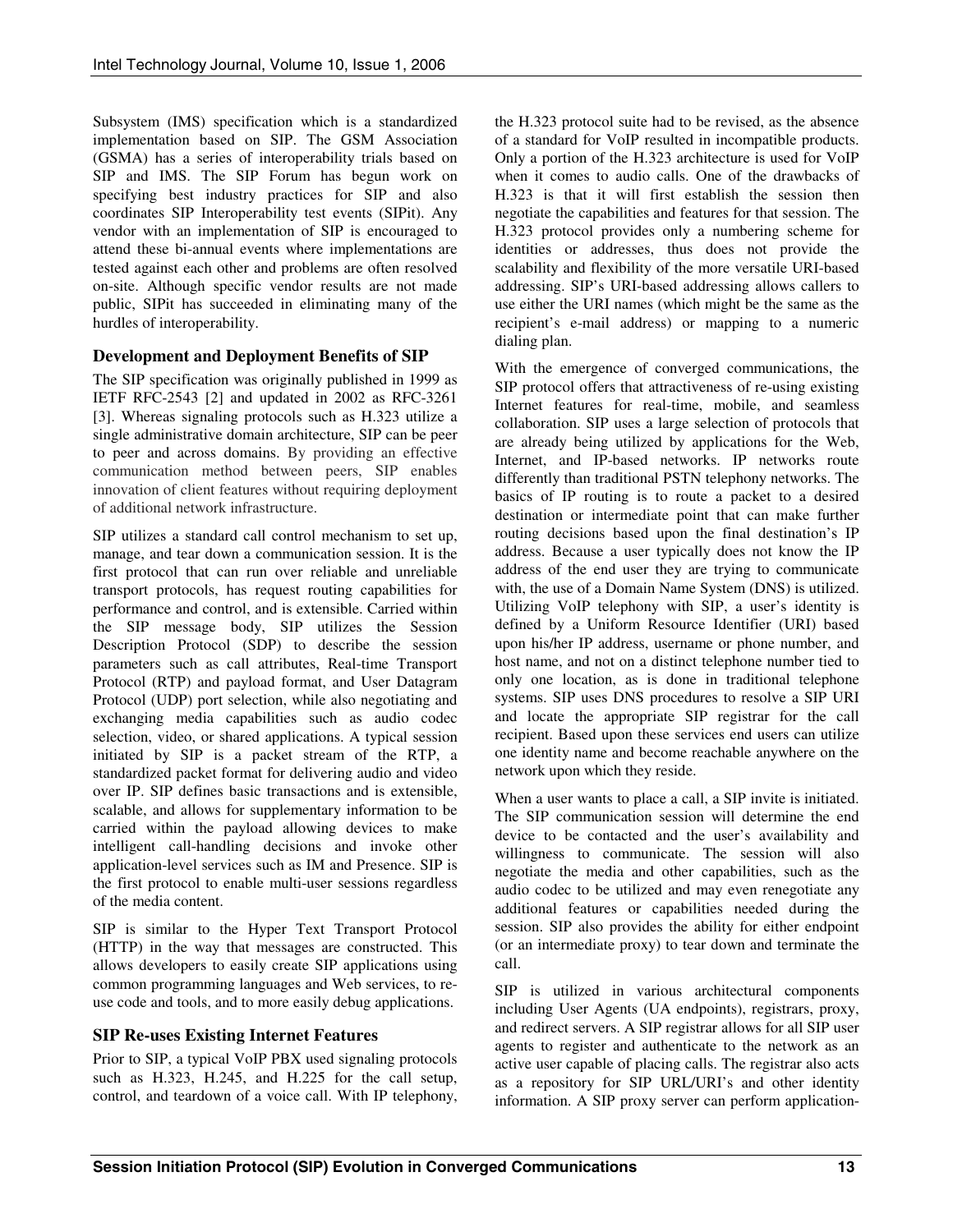level routing of SIP requests and SIP responses for the requested home location services. If a proxy cannot identify the request it will send it to a redirect server. The redirect server does not forward SIP requests but points the proxy to contact another server that might know where the requested INVITE or UA resides. When utilizing a non-SIP endpoint, such as a legacy digital or analog device, the call will utilize a SIP gateway to act like a UA to allow for the protocol translation to non-SIP networks such as H.323, Media Gateway Control Protocol (MGCP), and Public Switched Telephone Networks (PSTNs).



**Figure 1: SIP call between user agents** 



**Figure 2: Multiple user agents and forking** 

## **Mobility**

Mobility allows devices to stay connected even as the device moves between networks. Two methods that implement VoIP mobility are Mobile IP and SIP Mobility. Mobile IP is a network layer approach: it operates below the application layer and is applicable to most applications including VoIP applications based on H.323 and SIP, but it can add latency due to tunneling of the data stream. SIP mobility uses application layers (3 or 4) and augments existing VoIPs such as SIP or H.323 [5]. Being an application layer protocol enables SIP mobility to be deployed easily without requiring the network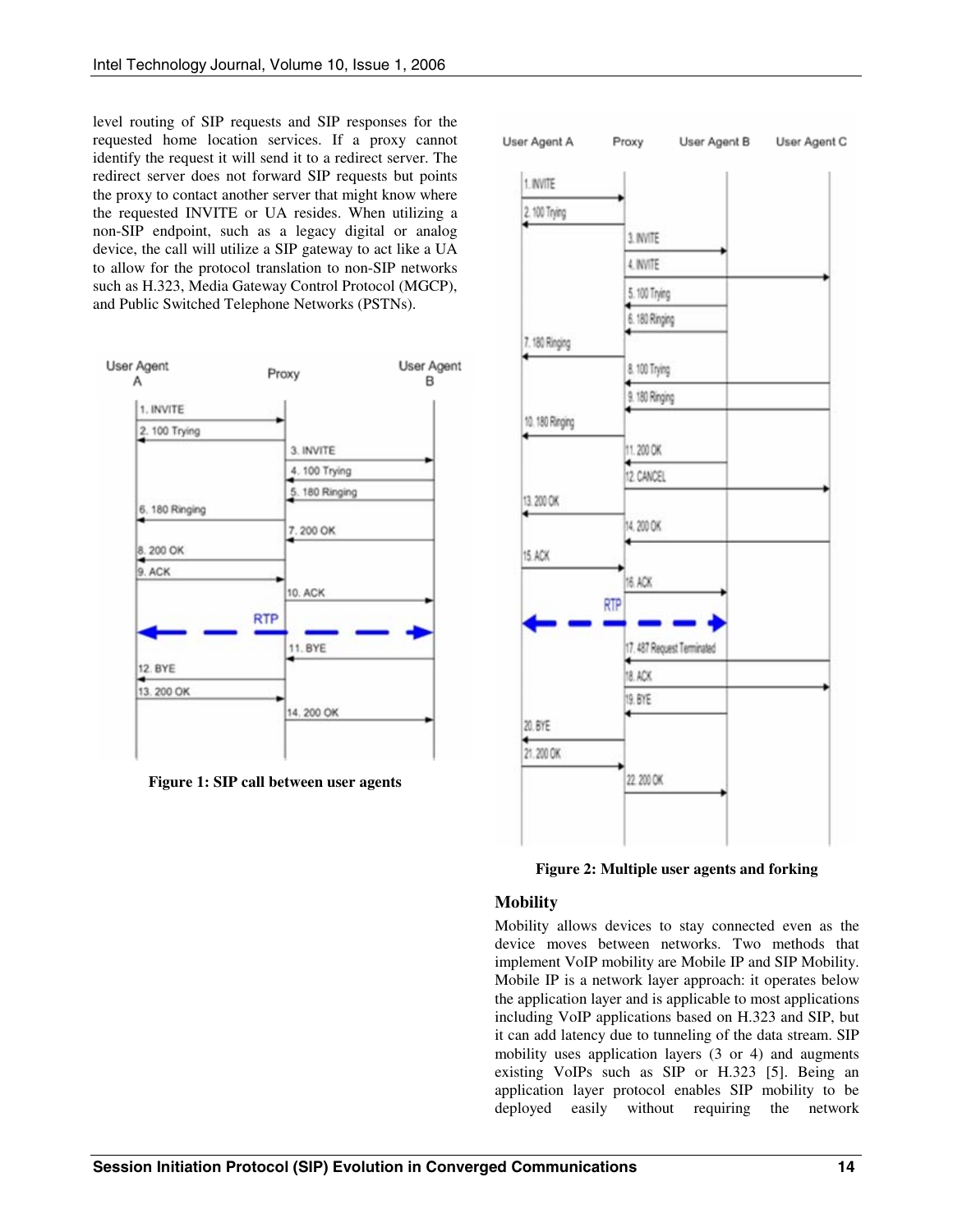infrastructure support that Mobile IP requires. In addition, SIP mobility enables not just device mobility, but also personal mobility, allowing a user to easily switch between different SIP devices.

Mobile IP allows applications to use a given IP address and stay connected to devices regardless of their locations. When users with mobile devices leave the network that their device is associated with and call their home network and enter the domain of a foreign network, the foreign network uses the Mobile IP (IETF, RFC 3344) [4] to inform the home network of a Care-of-Address (CoA) to which all packets for the user's device should be sent. The Mobile IP network topology is shown in Figure 3.



**Figure 3: Typical Mobile IP topology** 

IP mobility is supported by transparently binding the home address of the mobile node with its CoA which is the termination point of the tunnel toward the mobile node when it is not in the home network. IP mobility binding is maintained by specialized routers known as mobile agents. Mobile IP has the following three main components: mobile node, home agent (HA), and foreign agent (FA). The three main phases of the Mobile IP process are as follows:

- Agent discovery–a mobile node discovers its FA and HA during agent discovery.
- Registration–the mobile node registers its current location with the FA and HA during registration.
- Tunneling process–a reciprocal tunnel is set up by the HA to the CoA to route packets to the mobile node as it roams.

The CoA is a temporary address that is valid while the mobile node is attached to the foreign network domain. In Mobile IP Wireless Local Area Networks (WLANs), the two mobility agents, the HA and the FA, coordinate, update, and authorize the connections and CoAs for clients from foreign networks. These connections are provided by binding the update message sent by the HA to the corresponding node. The bound message allows VoIP traffic and messages to be directly tunneled between the caller node and the mobile node. There are two key issues

that can arise: the first is when roaming occurs between two foreign networks while a call is in progress between a caller node and a mobile node, and the second one is the timing requirement that must be predefined for WLANs or handset designers. The timing requirements are the period of time needed for a station to associate with an Access Point (AP), the period of time needed by a handset to associate with a foreign network, the period of time to bind to a foreign network and create a new CoA, the period of time needed to send packets directly between the Mobile Node and a Caller Node, and the period of time needed to bind update messages from an old foreign network to a new foreign network.

SIP mobility (IETF, RFC 3261) [3] supports mobility for VoIP applications by providing handoff capabilities at the application layer. The SIP mobility support protocol uses the concept of a Visited Registrar (VR) in the foreign networks. The SIP mobility support with VR features combines some of the functions of a SIP proxy server, location server, and user agent. The SIP proxy server enables SIP [6] to handle both firewall functions and Network Address Translation (NAT). SIP is designed to support roaming so that a user can be found independent of the device he/she is using and its network location. For example, with SIP, a call on a handheld phone can be transferred to a computer SIP phone. The SIP mobility approach at the micro-mobility implementation level is very similar to the concepts of foreign network and home network. In SIP mobility support, the FA of Mobile IPs is replaced by a SIP VR and foreign network. The Mobile IP HA is replaced by a combination of a SIP proxy server, a location server, and a user agent server. Advantages of SIP mobility support are of using the existing IP-based network without modification as well as being fully supported by the Windows $*$  environment (Windows  $XP*$ ) making possible a rapid deployment in the market place. Figure 4 shows VoIP and IP-based network configuration.

 $\overline{a}$ 

<sup>∗</sup> Other names and brands may be claimed as the property of others.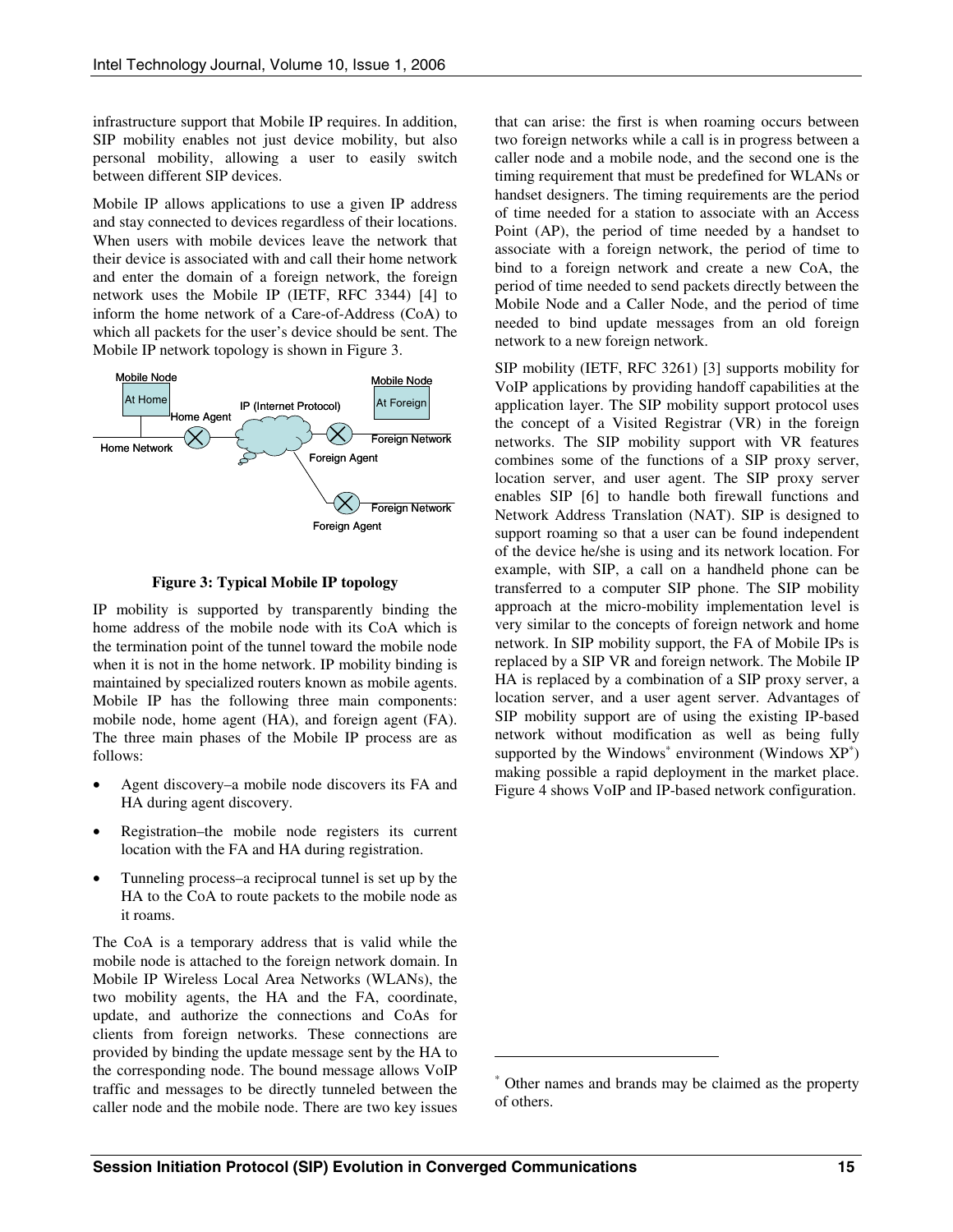

**Figure 4: VoIP and IP-based LAN/WAN topology** 

#### **VoIP Security**

Because VoIP uses smart endpoints over a shared network, it provides many benefits and features that are not available with legacy phones over traditional PSTNs. With this flexible VoIP architecture comes additional concerns about security and privacy. However, proper system design can address these issues and in fact, make VoIP more protected, private, and manageable than the PSTN.

Smart endpoints provide a powerful tool to address security and privacy concerns. The traffic can be encrypted at the endpoints and throughout the network. Media traffic is commonly encrypted using Secure RTP (SRTP), and SIP signaling traffic is commonly encrypted using TLS (SSL) and S/MIME. All network traffic can be further encrypted using IPSEC Encapsulating Security Payload (ESP).

To store the protected encryption keys for these protocols, smart endpoints can also provide protected storage mechanisms such as the Trusted Platform Module (TPM) included in many PC platforms. Secure protocols are used for key distribution, such as the Multimedia Internet KEYing (MIKEY) and the Internet Security Association and Key Management Protocol (ISAKMP).

Smart endpoints can also provide identity authentication and attestation. Whereas traditionally identity was provided only through physical means (anyone who could physically access the phone or network could impersonate another caller), smart endpoints can provide an additional level of user authentication through the use of passwords, biometrics, or other means. Attestation to this identity can then be communicated to remote users.

## **CHALLENGES AND RESPONSES**

## **VoIP in the Enterprise**

VoIP technology has matured, and interoperability issues are being resolved. High-bandwidth wireless LANs and WANs have extended access to VoIP enabling more

personalized and better integrated services at a reduced cost. However, for VoIP to fully deliver rich, reliable, cost-effective services, the major challenge will be to enhance the interoperability, security, QoS, and bandwidth management for wide-scale VoIP deployment. The desired goal of enterprise deployments is to deploy VoIP to that greater than 90% of enterprises by the next few years. The growing demands are an easily deployable, high-quality VoIP solution, interoperable across network and PBX environments, delivering a new level of performance to the VoIP marketplace, and integration with IP phone-based PBX technology. In some cases, PBX equipment is modular and supports VoIP interfaces such as Line Replacement Units (LRUs). The VoIP gateway is introduced to integrate VoIP into the existing enterprise TDM PBX environment. Enterprises are expected to gradually transition to VoIP because of the expense of legacy analog PBXs and phones and end-oflife of service contracts that support that equipment. There are evolutionary steps that the enterprise can take to move its global telephony environment to a full IP PBX network. A typical TDM PBX voice mail system that is currently adjunct to each distributed PBX can be migrated to the PSTN network or transitioned to an IP-based network by using SIP-based solutions. A VoIP PBX gateway and media server can be provided within the legacy PBX distributed environment to support both TDM and IP-based endpoints, thus providing a large investment protection during the transition period to a standardized IP-based telephony approach and design. New infrastructure sites can be planned to support full IP PBX solution designs with standardized call control capability. In addition, a standardized call control architecture can be developed to support the minimization of numerous legacy PBXs to a handful of centralized PBX media servers. This design method will be key, supporting zones or regions based upon the infrastructure architecture of the data network topology.

There are three critical performance issues that need to be focused on for VoIP deployment: latency–the end-to-end delay; jitter–the variable delays in each voice packet; and packet loss–the dropping of individual packets caused by network congestion. Specific values must be reached in order to ensure that the user has an experience that is the same or better than using TDM telephony. The latency, jitter, and packet loss of the VoIP system are issues regardless of the application of the network data technology. VoIP traffic is very sensitive to dropped packets, network latency, jitter, and packet loss. The key to success for reliable VoIP systems is to control those three major issues. Acceptable VoIP quality requires a latency or delay of not more than approximately 300 ms. Jitter causes irregularities in the flow and delivery of data, and although most vendors have successfully solved this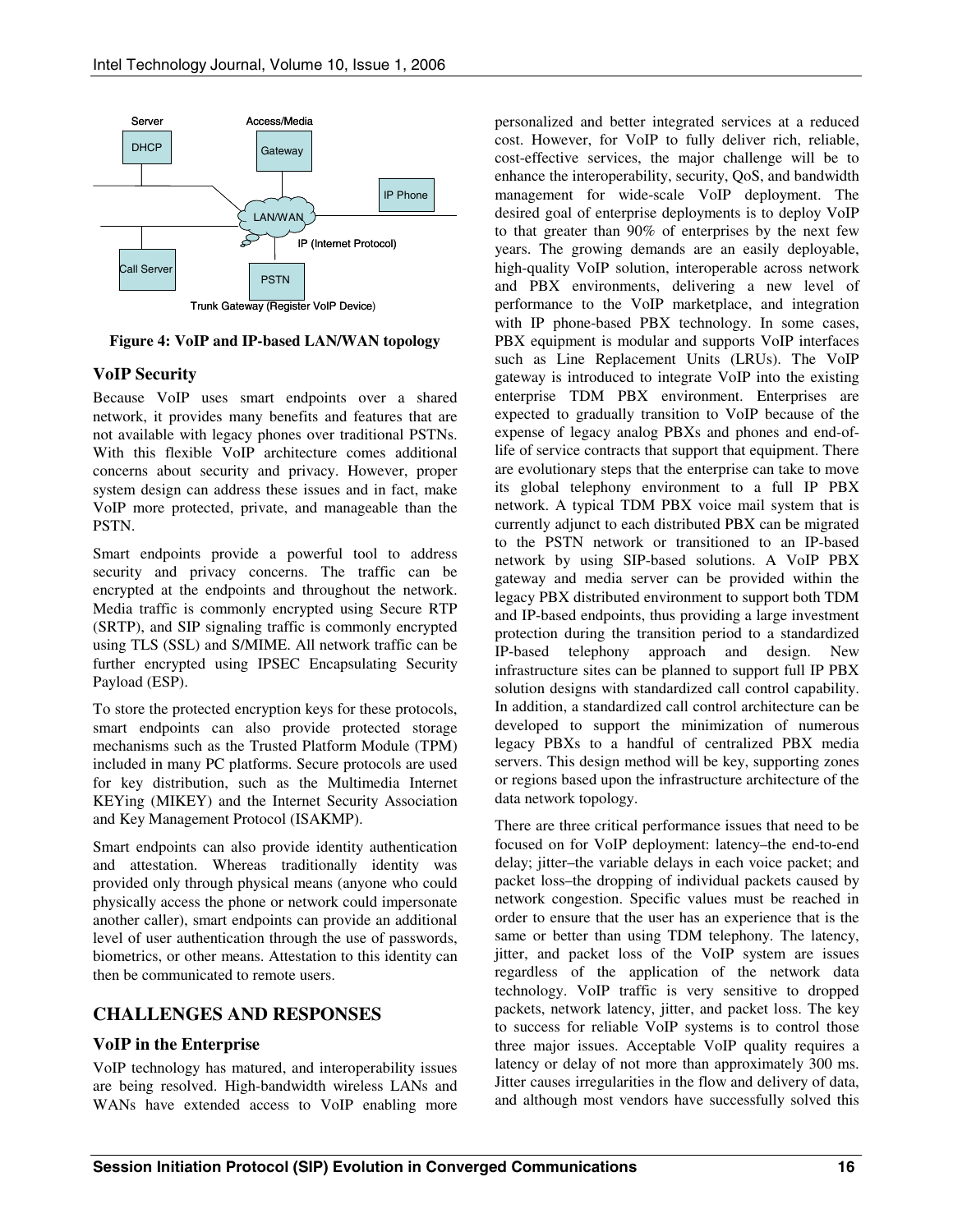issue using jitter buffers to smooth out the delivery of voice packets, excessive jitter can cause significant additional latency. While slight packet loss is typically not noticeable by users, significant packet loss results in moments of dropped audio and excessive packet loss can cause dropped calls. Queuing priorities solve many jitter and packet loss problems by ensuring timely delivery of voice packets using prioritized-packet method when the reprioritize packets are ordered on the IP network.

#### **Network Capacity and WLAN**

Seamless communication is increasingly demanded between data, voice, and video media. Whereas legacy communication technologies use a separate telephony network for voice and an IP network for data, a converged voice and data network provides richer features, integration, and multiple access options at a lower cost. However, a converged network also raises several deployment, configuration, and planning issues concerning QoS, call control, network capacity, provisioning, and architecture. Figure 4 illustrates the concept of IP-based integrated network communications. The network capacity is directly related to the throughput of the network infrastructure as well as the bandwidth requirements for typical voice, data, video, and media applications using IP-based packets. Codecs that offer voice compression help to derive as much capacity as possible by minimizing the packet size. However, to minimize latency, a new VoIP packet is typically sent every 20, 30, or 60 milliseconds, resulting in many small packets that the network must efficiently deliver. WLAN deployment has additional challenges including the variability in number and types of devices connected to an access point, and possibility of radio interference.

## **Infrastructure Integration**

A phased approach can be used to deploy a converged communications environment in a large company. Evolutionary steps will protect current telephony investments while companies migrate to IP-based network solutions. In the interim there will most likely be a mix of older systems using proprietary protocols with newer ones based on SIP. Gateways can provide a smooth migration path for users, but may come at the cost of additional complexity and additional licensing costs. Such gateway services provide the first steps in integrating IM and presence into the telephony environment.

## **Client Application Integration**

True convergence on the client is more than providing all the features in a single application interface; it also requires that they be ubiquitous and available across all the applications on the device; for example, the ability to quickly communicate with the authors of a document one is viewing. Users also demand the ability to quickly and seamlessly move between modes of communication. For example, a user may start out using an IM with a colleague, but then determine that a voice call would serve her better. Later, she might add a data collaboration session to the mix in order to review a document being discussed. Standards-based protocols such as SIP provide the foundation to achieve this level of integration on the client.

#### **Influencing the Vendors**

As mentioned earlier in this paper, the desire for vendors to differentiate their products on the basis of features, combined with the relatively immature state of standards makes it difficult to achieve the vision of seamless convergence of real-time collaboration capabilities. Progress is being made with the adoption of SIP by many vendors. More is needed however in several areas including interoperability between wideband audio codecs, rich presence, and direct-peering between SIP networks. Customers have perhaps some of the greatest power to influence vendors. It's important to push vendors to interoperate. Don't accept the status quo of "convergence" that is only converged into a single client interface. Look for and encourage vendor solutions that allow for interoperability both on the infrastructure and at the client/device level.

## **CONCLUSION**

With the evolution of SIP as the standard signaling protocol for VoIP telephony, numerous application-level features and capabilities are being developed to advance mobility and productivity for businesses and their end users. Interoperability between various vendor solutions is key to enabling end users to richly communicate through the device type of their choice, regardless of their global location.

SIP is the standard for the establishment of multimedia sessions, including voice, video, and IM; and for conveying presence, location, and other information. SIPbased communications deliver a suite of solutions that can significantly enhance users' communication options and productivity.

## **ACKNOWLEDGMENTS**

We are grateful for the encouragement and help that we received from our managers, particularly Mark Cooke, Alan Blair, Alex Ahmadian, Mike Powell, Michael Stanford, Jeff Morriss, and Bala Cadambi. Additional thanks go out to individuals who reviewed the paper and provided valuable feedback: Sanjay Rungta, Greg Trusley, Don Meyers, and Duncan Glendinning.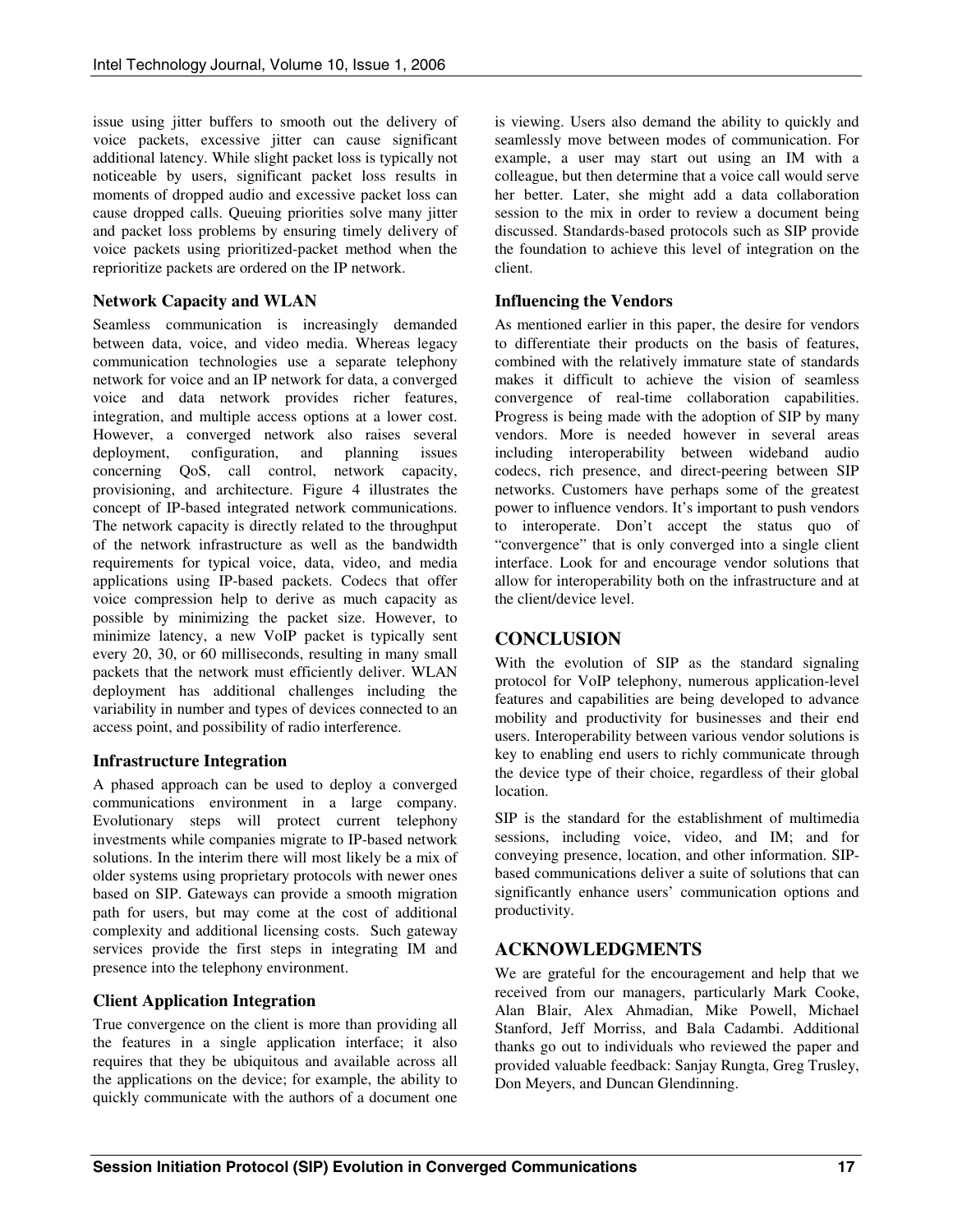#### **REFERENCES**

- [1] Regis J. Bates, *Voice-over IP (VoIP)*, McGraw-Hill, Jan. 2002.
- [2] Handley, M., Schulzrinne, H., Schooler, E., and Rosenberg, J., "SIP: Session Initiation Protocol," *IETF RFC-2543*, March 1999.
- [3] Rosenberg, J., Schulzrinne, H., Camarillo, G., Johnston, A., Peterson, J., Sparks, R., Handley, M., and Schooler, E., "SIP: Session Initiation Protocol," *IETF RFC-3261*, June 2002.
- [4] Perkins, C., "IP Mobility Support for IPv4," *IETF RFC-3344*, 2002.
- [5] ITU\_T "SG 16 H.323 version 1–Version 4 Standard."
- [6] Avaya Technologies, White Paper "Enterprising with SIP."
- [7] [www.cs.columbia.edu/sip/\\*](www.cs.columbia.edu/sip/)

#### **AUTHORS' BIOGRAPHIES**

**Mohammad Kolbehdari** is a senior staff architecture engineer in the Digital Enterprise Group. He received Ph.D., M.Sc., and B.Sc. degrees in Electrical Engineering from Temple University, Philadelphia, Pennsylvania, University of Mississippi, Oxford MS, and Communication University Tehran, Iran, in 1994, 1991, and 1986, respectively. He conducted research in the EM lab at Temple University prior to joining the Department of Electronics, Carleton University, in Ottawa, Canada as a research associate faculty member from 1994 to 1998. He joined Intel in 1998 and has been involved in planning and architecture development teams including those of the Pentium<sup>®</sup> 4 processor FSB and PCI Express<sup>\*</sup> designs. His areas of interest are EM modeling, Power Delivery Networks, Signal Integrity, Circuit and I/O Serial Differential Design, System-level Architecture, Platform Initiatives, Clock Jitter Characterization and Measurements, and Communications and Networking Architecture. His e-mail is mohammad.kolbehdari at intel.com.

**Dave Lizotte** is a senior voice engineer at Intel Corporation in Folsom, California. He is currently focused on new capabilities development for Voice over IP and

-

convergence solutions. He has in-depth experience in design and implementation of solutions incorporating voice technologies and related specifications. Dave holds a Telecommunications Engineering degree from the J.M. Perry Technical Institute, WA. He joined Intel in 1994 and can be reached at dave.a.lizotte at intel.com.

**Glen Shires** is a principal engineer in Digital Enterprise Group Architecture and Planning at Intel. Glen works with cross-company teams to define VoIP and SoIP (Services over Internet Protocol) end-to-end system architecture and usage models. He brings a system-wide approach to architecting platforms, having experience developing products at many levels from logic circuits and board design to architecting and developing software for major embedded and PC products. He specializes in speech, video, telephony, and Internet technologies and has been awarded five patents. His career began at Intel as an applications engineer for the Intel386™ microprocessor. Glen received his B.S. and M.S. degrees in Electrical and Computer Engineering from the University of Wisconsin-Madison. His e-mail is glen.shires at intel.com.

**Scott Trevor** is a senior engineer/architect within Intel's Information Technology division. Scott's current focus is developing the architecture for Intel's real-time communication capabilities as part of Intel's converged communications program. He specializes in the areas of presence infrastructure and its enablement and integration with various communication media. Scott has been working to architect, engineer, and deploy various collaboration products in the IT industry for 14 years, and has been working for Intel since 1994. Scott received his B.S. degree at Old Dominion University, Norfolk VA. His e-mail is scott.trevor at intel.com.

Copyright © Intel Corporation 2006. All rights reserved. This publication was downloaded from [http://developer.intel.com/.](http://developer.intel.com/)

Legal notices at

[http://www.intel.com/sites/corporate/tradmarx.htm](www.intel.com/sites/corporate/tradmarx.htm)

<sup>®</sup> TM Pentium and Intel386 are trademarks or registered trademarks of Intel Corporation of its subsidiaries in the United States and other countries.

<sup>∗</sup> Other names and brands may be claimed as the property of others.